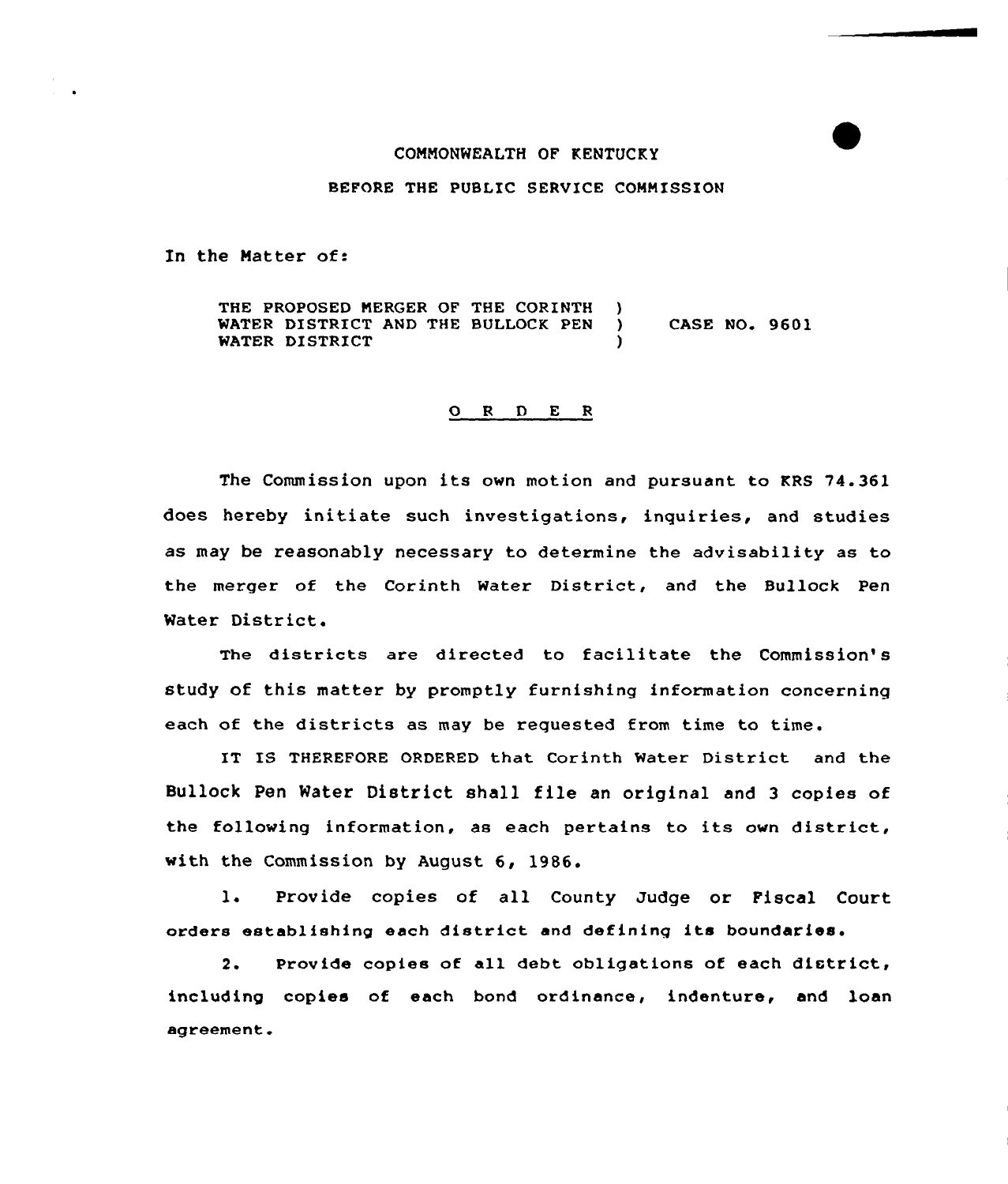3. Provide <sup>a</sup> list of the holder of each debt of the districts and the name and address of the agent to whom payments are made. In addition, the list shall state the outstanding amount due, the final retirement date, and the present payment status of each debt.

4. Provide copies of water purchase contracts and any other special contracts affecting the ability of each district to provide water service to its customers.

5. Provide <sup>a</sup> copy of <sup>a</sup> map of each district's water system at a scale of one inch equals two miles (larger map is acceptable). The map of the system shall show pipeline sixes, locations, and connections, as well as treatment facilities, pumps, water storage tanks, and sea level elevations of key points.

6. Provide <sup>a</sup> list of the officers, managers, superintendents, and other personnel of the districts. The list shall contain a job description for each position explaining in detail the work performed by each individual. In addition, the annual salary and other compensation paid each individual shall be stated.

'7. Provide <sup>a</sup> description of each district's operation and maintenance program.

8. Provide <sup>a</sup> copy of the last financial audit performed pursuant to KRS 65.065.

 $-2-$